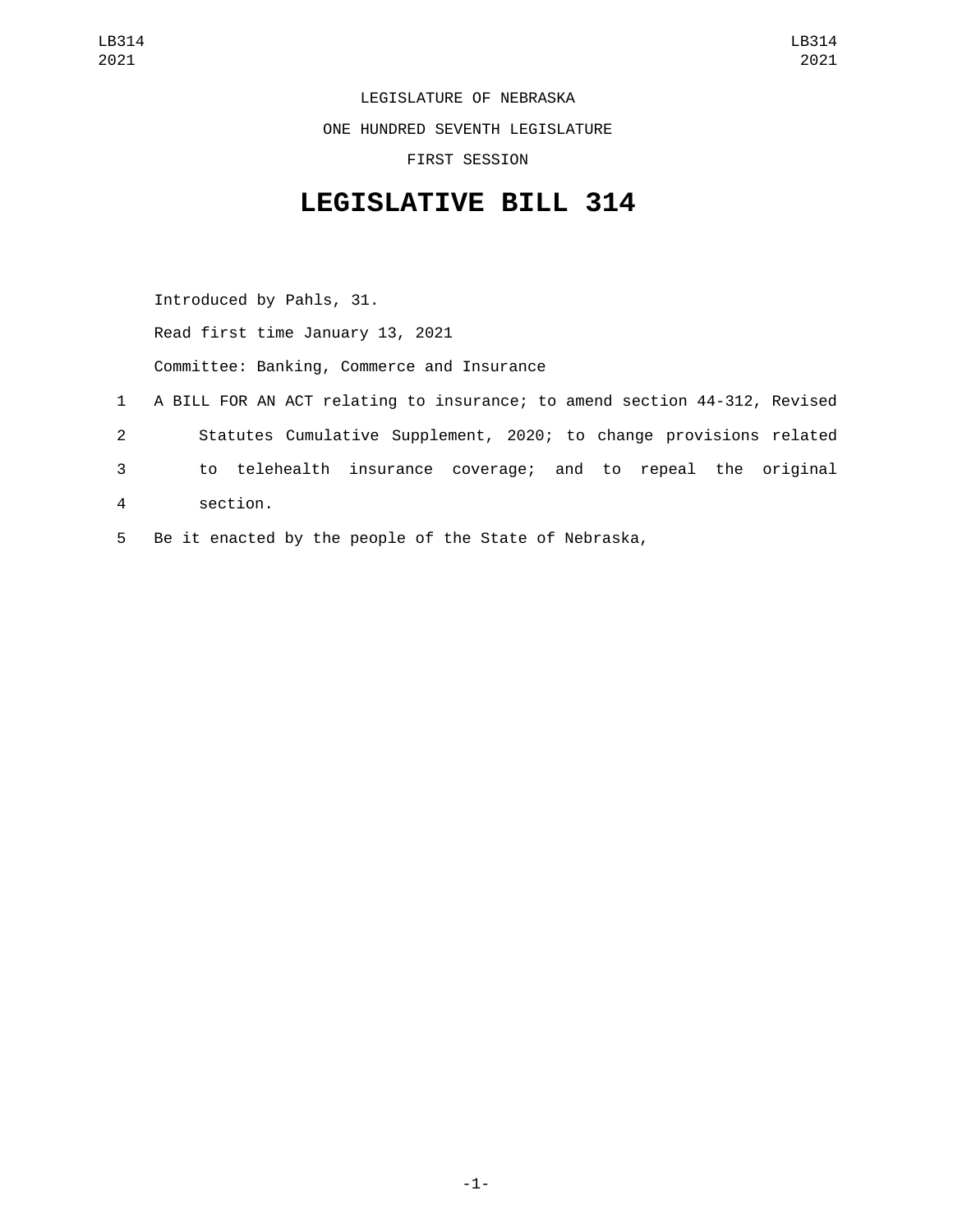Section 1. Section 44-312, Revised Statutes Cumulative Supplement, 2 2020, is amended to read:

44-312 (1) For purposes of this section:3

 (a) Telehealth means the use of medical information electronically exchanged from one site to another, whether synchronously or asynchronously, to aid a health care provider in the diagnosis or treatment of a patient. Telehealth includes services originating from a patient's home or any other location where such patient is located, asynchronous services involving the acquisition and storage of medical information at one site that is then forwarded to or retrieved by a health care provider at another site for medical evaluation, and 12 telemonitoring; and

 (b) Telemonitoring means the remote monitoring of a patient's vital signs, biometric data, or subjective data by a monitoring device which transmits such data electronically to a health care provider for analysis 16 and storage.

 (2) Any insurer offering (a) any individual or group sickness and accident insurance policy, certificate, or subscriber contract delivered, issued for delivery, or renewed in this state, (b) any hospital, medical, or surgical expense-incurred policy, except for policies that provide coverage for a specified disease or other limited-benefit coverage, or (c) any self-funded employee benefit plan to the extent not preempted by federal law, shall provide upon request to a policyholder, certificate holder, or health care provider a description of the telehealth and telemonitoring services covered under the relevant policy, certificate, 26 contract, or plan.

(3) The description shall include:27

 (a) A description of services included in telehealth and telemonitoring coverage, including, but not limited to, any coverage for 30 transmission costs;

(b) Exclusions or limitations for telehealth and telemonitoring

-2-